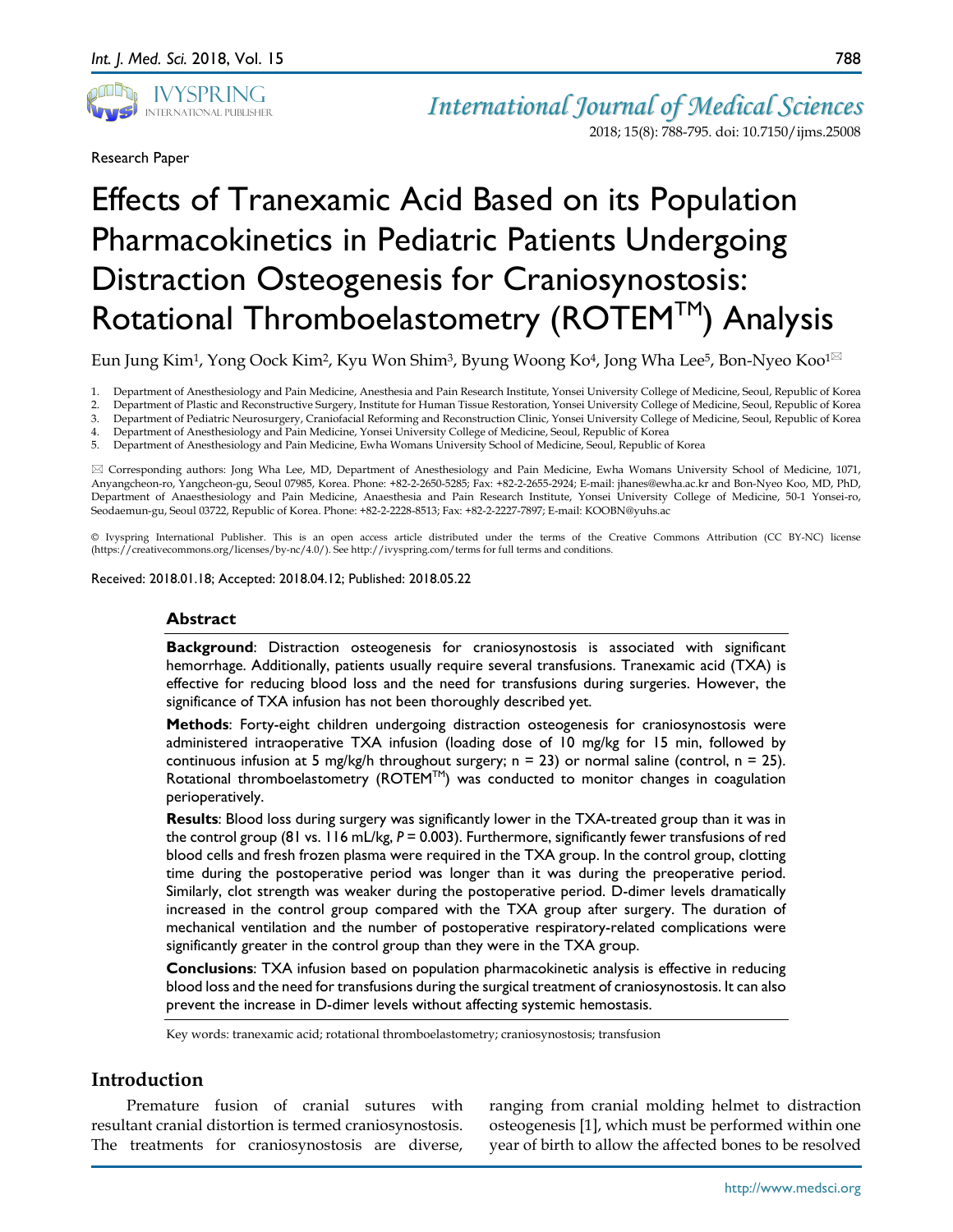and regenerated without further defects [2]. Distraction osteogenesis is usually accompanied by relatively high blood loss and the subsequent need for blood transfusion in children aged < 1 year.

Tranexamic acid (TXA) is a synthetic lysine analog that inhibits the proteolytic action of plasmin on fibrin clots and platelet receptors, thereby inhibiting fibrinolysis [3, 4]. It is efficient in reducing blood loss during surgery [5-8]. Currently, there are no concrete protocols for its use; however, there are reports on its population pharmacokinetics in different surgeries [5, 9, 10]. The hemostatic efficacy of TXA in children undergoing distraction osteogenesis has not been fully described.

Rotational thromboelastometry (ROTEMTM) is used in the perioperative management of hemorrhage [11] and transfusion [12, 13]. It is effective in reducing the need for the transfusion of any allogenic blood product. Additionally, it is substantially cost-effective [14].

The goals of this prospective, randomized, double-blind, placebo-controlled study were to evaluate the effects of TXA infusion based on its population pharmacokinetics by assessing blood loss and transfusion requirement in children undergoing distraction osteogenesis for craniosynostosis and to observe the impact of TXA on overall hemostasis by performing ROTEMTM analysis.

# **Materials and Methods**

## **Study participants**

The study protocol was approved by the Institutional Review Board of the Severance Hospital of the Yonsei University Health System (Seoul, South Korea; IRB No. 4-2014-0274; June 3, 2014) and registered at http://clinicaltrials.gov (NCT02180321). Written informed consent was obtained from the parent or legal guardian of each patient. Fifty children who were scheduled for distraction osteogenesis for craniosynostosis were recruited in this study. Exclusion criteria were as follows: platelet count (PLT),  $\langle$  50  $\times$  10<sup>3</sup>/µL; prothrombin time (PT) or activated partial thromboplastin time (aPTT) > 1.5 times the reference value; history of convulsive seizure, epilepsy, or brain surgery; treatment with a non-steroidal anti-inflammatory agent within the previous 2 days; treatment with aspirin within 14 days prior to surgery; and known allergy to TXA. Patients were evenly assigned to two groups (TXA or control) using computer-generated randomized tables. The group allocations were noted in sequentially numbered, sealed, and opaque envelopes. A research assistant who was not a study investigator opened the envelopes and prepared the

infusions according to the group allocations. Besides the designated research assistant who prepared the study drugs, all study participants and care providers were blinded to the randomization. None of the patients received any antifibrinolytic agent prior to surgery.

#### **Management of anesthesia**

The following standardized general anesthesia protocol was used: induction with 2 mg/kg propofol and 1 μg/kg fentanyl, neuromuscular blockade with 0.6 mg/kg rocuronium bromide, maintenance with desflurane or sevoflurane in an oxygen-air mixture (fraction of inspired oxygen, 0.5), and administration of intermittent bolus doses of fentanyl and rocuronium. A central venous catheter was placed in the femoral or internal jugular vein, whereas an arterial catheter was placed in the radial artery. Urine output was monitored using a urinary catheter. Rectal temperature was measured and maintained at normothermic levels with a forced-air blanket throughout the surgery. TXA was administered as an intravenous loading dose of 10 mg/kg over 15 min, followed by continuous intravenous infusion at 5 mg/kg/h from the beginning of the surgery until skin closure [5]. Normal saline was similarly administered throughout the surgery to the control group.

#### **Transfusion strategies**

The need for perioperative transfusion was determined according to the transfusion guidelines and agreement by both the surgical and anesthesia care teams [11, 15] as follows: packed red blood cells (RBC) transfusion in response to early clinical signs of circulatory shock, significant decrease in blood pressure with a hematocrit (Hct) < 30%, acute intraoperative blood loss  $\geq 15\%$  of estimated blood volume (EBV), Hct < 24% with signs of anemia, and clinical coagulopathy requiring hemostatic blood product transfusion (PLT <  $50 \times 10^3/\mu$ L or international normalized ratio > 2 times the reference value) with either excessive microvascular bleeding or active bleeding [11, 16]. Blood products were filtered and irradiated prior to transfusion.

Hemoglobin/Hct, PLT, PT, and aPTT were determined before the study drugs were administered, serially at every 60 min during surgery, at the end of the surgery, and on postoperative days 1 and 2. The levels of fibrinogen and D-dimer were measured before the study drugs were administered and at the end of the surgery.

#### **Distraction osteogenesis**

All the patients underwent distraction osteogenesis to correct cranial deformities. Osteotomy was performed according to the relevant design for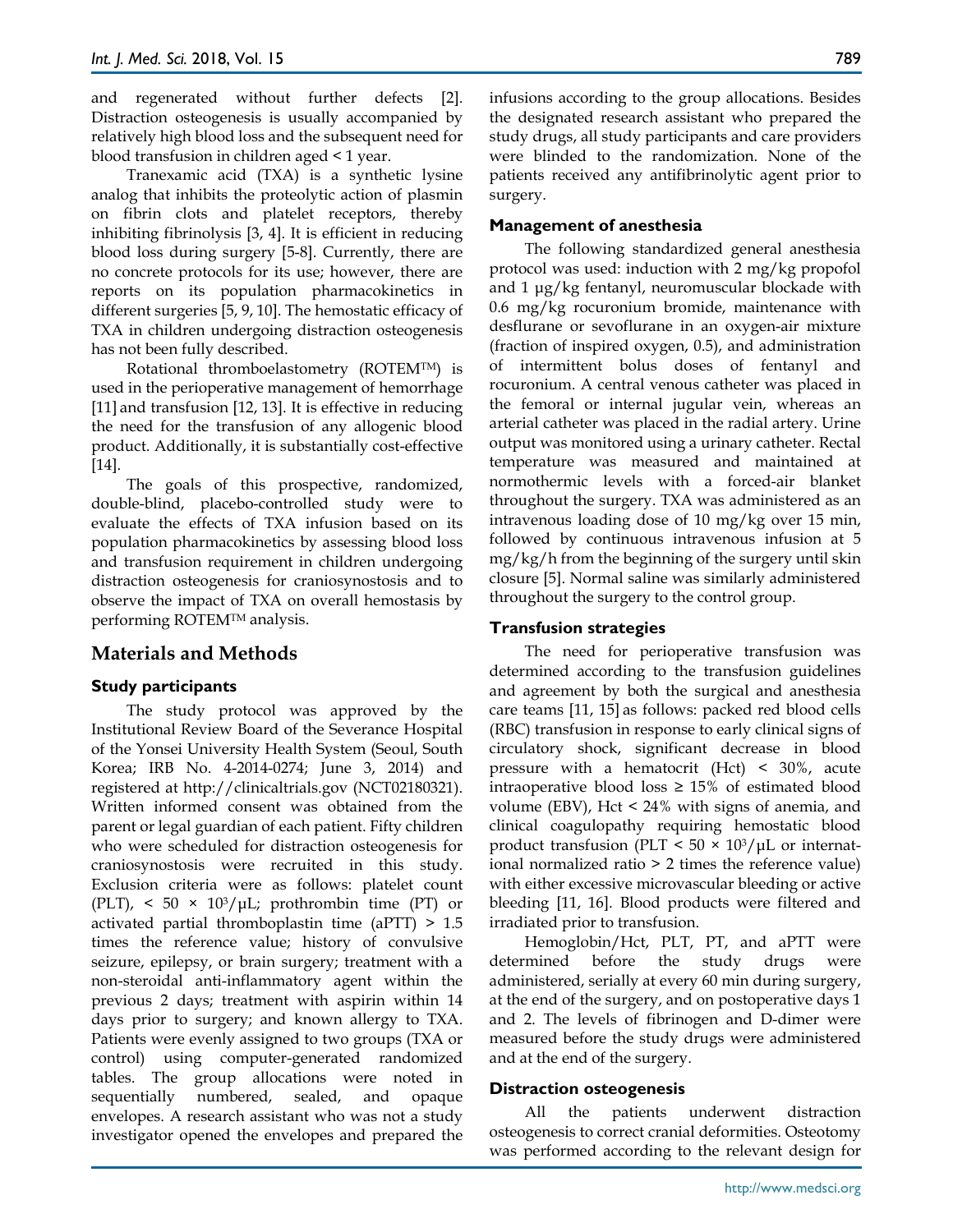the specific diagnosis of craniosynostosis. After successful osteotomy and bone flap elevation, distraction devices (Jeil Medical Corp., Seoul, Republic of Korea) were fixed. The number of distraction devices required was determined based on the type of osteotomy [1, 17]. Patients were monitored in the neurosurgical intensive care unit for 1–2 days after surgery.

#### **Outcome measures**

Due to the inaccuracy in estimating blood loss during surgery, blood loss was calculated by the anesthesiologist using a previously adopted formula for this patient population [6, 18, 19]:

Estimated red cell volume (ERCV)lost = ERCV<sub>preoperative</sub> + ERCV<sub>transfused</sub> – ERCV<sub>postoperative</sub>

where ERCV is EBV  $\times$  Hct/100.

EBV is 80 mL/kg for infants younger than 12 months and 75 mL/kg for children older than 12 months.  $ERCV<sub>transfused</sub>$  was calculated as follows:

$$
ERCV_{transfused} = transfused volume of packed RBC
$$

$$
(mL) \times Hct of packed RBC/100
$$

Hct of packed RBC was estimated to be approximately 60% by the local blood bank. Therefore,  $EBV_{lost}$  was calculated as:

 $EBV<sub>lost</sub> (mL/kg) = ERCV<sub>lost</sub> (mL)/[Weight (kg) ×$ Hct<sub>preoperative</sub>/100]

Routine fluid management during surgery consisted of continuous administration of balanced crystalloid with additional SD 1:4 solution (0.2% NaCl with dextrose). The amount of fluid administered was determined based on preoperative fasting time, intraoperative deficits, and basal fluid maintenance. Colloid [hydroxyethyl starch (6%, 130/0.4) in a balanced electrolyte solution, Volulyte; Fresenius Kabi, Schelle, Belgium] up to 20 mL/kg/day was administered in case of acute and massive perioperative blood loss prior to the initiation of blood product preparation and transfusion. Controlled hypotension was not performed during surgery. The scalp was infiltrated with local anesthetics containing epinephrine during the surgical procedure.

ROTEMTM analyses were performed three times during the study period: prior to administration of the study drugs (T0), immediately after surgery (T1), and 24 h after surgery (T2). Blood samples for ROTEM<sup>™</sup> analyses were drawn from an indwelling arterial catheter. Clot formation, propagation, and strength were evaluated extrinsically (EXTEM, extrinsically activated test with tissue factor) and intrinsically (INTEM, intrinsically activated test using ellagic acid). In addition, an extrinsically activated test was

performed using the platelet-blocking substance cytochalasin D (FIBTEM, fibrin-based extrinsically activated test with tissue factor and the platelet inhibitor cytochalasin D) for the separate evaluation of functional fibrin polymerization without platelet activity. All ROTEMTM analyses were performed according to standard protocols with a minimum running time of 60 min by a designated experienced anesthesiologist (JWL).

During regular postoperative follow-ups, the patients were examined for any clinical evidence of TXA-related adverse events, such as clinically evident thromboembolic or neurologic events, until 3 months after the surgery.

#### **Statistical analysis**

The primary objective of this study was to compare blood loss and transfusion requirement between the TXA and control groups. The secondary objective was to evaluate the hemostatic effect of TXA by performing ROTEMTM analyses. For a statistical power of 0.80, a group size of at least 23 was obtained from calculations to detect a large effect size of 0.85 by using a two-tailed test ( $\alpha$  = 0.05) [6]. Considering potential dropout rates, investigators decided to enroll 25 patients per group. Data are presented as mean ± standard deviation or median (interquartile range) for continuous variables based on the Kolmogorov–Smirnov normality test or number of patients (percentage) for categorical variables. Student's *t*-test or Mann–Whitney *U*-test was used depending on the underlying distribution to detect differences in results between the TXA and control groups. Repeatedly measured variables, such as hemoglobin/Hct, PLT, PT, and aPTT were analyzed using linear mixed models with Bonferroni correction. Statistical analyses were performed using SPSS for Windows (version 23.0; SPSS Inc., Chicago, IL, USA). *P* < 0.05 was considered statistically significant.

# **Results**

Fifty patients, aged 4 months to 5 years, were enrolled in the study from July 2014 to March 2016. Two patients in the TXA group were excluded from the analysis because of an error in the ROTEMTM analysis. Patient demographics and surgery-related data were comparable between the two groups (Table 1).

Intraoperative blood loss was significantly lower in the TXA group than it was in the control group (81 vs. 116 mL/kg;  $P = 0.003$ ). Although the same transfusion guidelines were followed for both groups, the amount of blood products administered intraoperatively was significantly lower in the TXA group than it was in the control group [packed RBC,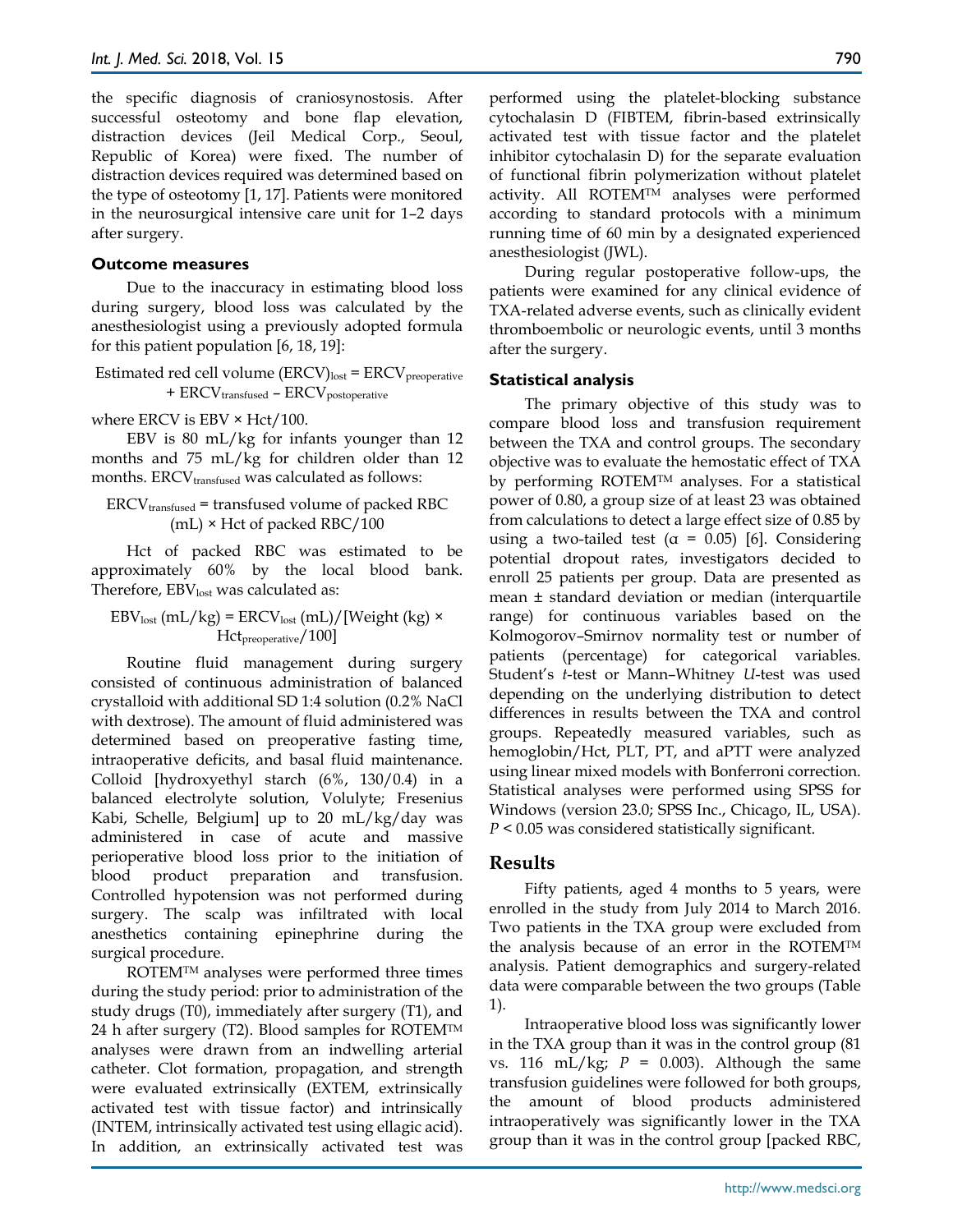49 vs. 65 mL/kg, *P* = 0.010; fresh frozen plasma (FFP), 19 vs. 28 mL/kg, *P* = 0.038]. Moreover, no patient in the TXA group was administered a blood product postoperatively, except for two patients who were administered FFP on postoperative day 1 (Table 2). The amount of crystalloid administered during surgery was comparable between the two groups; however, a significantly smaller volume of colloids was administered intraoperatively in the TXA group than in the control group (17 vs. 20 mL/kg,  $P = 0.026$ ). Although the number of patients treated with diuretics and the amount of diuretics administered perioperatively were comparable between the two groups (data not shown), urine output was lower in the TXA group than it was the control group on postoperative day 1 (59.4 vs. 80.0 mL/kg, *P* = 0.010; Table 2).

| Table 1. Patient Characteristics and Surgery-related Data. |  |  |
|------------------------------------------------------------|--|--|
|------------------------------------------------------------|--|--|

|                                            | $TXA(n=23)$      | Control<br>$(n=25)$ | $P$ -value |
|--------------------------------------------|------------------|---------------------|------------|
| Age (months)                               | $12(7-22)$       | 14 (8-30)           | 0.380      |
| Male, $n$ $%$                              | 14 (61)          | 10(40)              | 0.153      |
| Height (cm)                                | $76.7 \pm 8.1$   | $80.0 \pm 11.4$     | 0.256      |
| Weight (kg)                                | $10.1 \pm 2.3$   | $10.7 \pm 2.6$      | 0.430      |
| Preoperative Medical Problem, n<br>$(%)^*$ | 11 (48)          | 13(52)              | 0.775      |
| Concomitant Features, n (%)**              | 6(26)            | 8(32)               | 0.656      |
| Diagnosis, $n$ $(\%)$                      |                  |                     |            |
| Sagittal                                   | 8(35)            | 7(28)               | 0.616      |
| Metopic                                    | 2(9)             | 0(0)                | 0.136      |
| Unilateral coronal                         | 5(22)            | 2(8)                | 0.182      |
| Bilateral coronal                          | 2(9)             | 3(12)               | 0.711      |
| Lambdoid                                   | 2(9)             | 3(12)               | 0.711      |
| Multiple                                   | 4(17)            | 10(40)              | 0.088      |
| Duration of Surgery (min)                  | $264.0 \pm 75.1$ | $262.6 \pm 48.4$    | 0.939      |
| Duration of Anesthesia (min)               | $326.1 \pm 58.4$ | $352.4 \pm 45.3$    | 0.086      |

Values are mean ± standard deviation, median (interquartile range), or number of patients (percentage).

TXA: tranexamic acid; ASA: American Society of Anesthesiology physical status classification.

\* Preoperative medical problems: Abnormal electrocardiogram, abnormal chest x-ray, mildly increased serum liver enzyme levels (aspartate aminotransferase and alanine aminotransferase)

\*\*Concomitant features: Structural heart disease, hypothyroidism, hydrocephalus, diagnosed with Crouzon, Apert syndrome, Chiari malformation.

Preoperative baseline Hct, PLT, fibrinogen level, PT, aPTT, and D-dimer level did not differ significantly between the two groups. However, Hct was significantly higher in the TXA group than it was in the control group at the end of surgery and on postoperative day 2 [32 vs. 29% (*P* = 0.048) and 35 vs. 30% (*P* = 0.034), respectively]. Similarly, PLT was significantly higher in the TXA group on postoperative day 2 (267 vs. 194 × 103/μL, *P* = 0.010; Fig. 1A and 1B, respectively). Postoperative aPTT at the end of surgery was significantly longer in the control group than it was in the TXA group (36 vs. 41 s,  $P = 0.028$ ; Fig. 1D). Furthermore, D-dimer level dramatically increased after surgery in the control

group; however, the increase in D-dimer level was suppressed in the TXA group (Fig. 1F). Compared with preoperative baseline values, PT was significantly prolonged and fibrinogen level was significantly reduced after surgery in both groups (Fig. 1C and 1E); however, these parameters were comparable between the two groups.

**Table 2.** Perioperative Fluid Management Between Groups.

|                      |                                          | TXA<br>$(n=23)$  | Control<br>$(n=25)$ | P-value |  |
|----------------------|------------------------------------------|------------------|---------------------|---------|--|
| Intraoperative Input |                                          |                  |                     |         |  |
| period               | Crystalloid (mL/kg)                      | 35.5 (26.1-41.2) | 29.1 (21.7-38.2)    | 0.151   |  |
|                      | Colloid (mL/kg)                          | 16.7 (14.1-20.0) | 20.0 (16.7-20.0)    | 0.038   |  |
|                      | Packed RBC (mL/kg)                       | $48.8 \pm 16.8$  | $65.2 \pm 24.2$     | 0.010   |  |
|                      | FFP(mL/kg)                               | $19.4 \pm 13.0$  | $28.1 \pm 15.1$     | 0.038   |  |
|                      | platelet concentrate<br>(mL/kg)          | $5.9(0-12.9)$    | $10(2.1-16.9)$      | 0.217   |  |
|                      | Number of patients receiving transfusion |                  |                     |         |  |
|                      | Packed RBC                               | 23 (100)         | 25(100)             | > 0.999 |  |
|                      | <b>FFP</b>                               | 23 (100)         | 25(100)             | > 0.999 |  |
|                      | platelet concentrate                     | 14 (61)          | 20(80)              | 0.149   |  |
|                      | Output                                   |                  |                     |         |  |
|                      | Blood loss (mL/kg)                       | $80.6 \pm 33.3$  | $115.6 \pm 43.6$    | 0.003   |  |
|                      | Urine Output (mL/kg)                     | 29.8 (18.2-33.8) | 29.8 (18.7-43.3)    | 0.828   |  |
| Postoperative        | Input                                    |                  |                     |         |  |
| day 1                | Crystalloid (mL/kg)                      | $78.5 \pm 23.1$  | $83.1 \pm 29.8$     | 0.557   |  |
|                      | Colloid (mL/kg)                          |                  |                     |         |  |
|                      | Packed RBC (mL/kg)                       |                  | $0(0-7.4)$          | 0.003   |  |
|                      | FFP(mL/kg)                               | $0(0-0)$         | $0(0-0)$            | > 0.999 |  |
|                      | platelet concentrate<br>(mL/kg)          |                  | $0(0-0)$            | 0.090   |  |
|                      | Number of patients receiving transfusion |                  |                     |         |  |
|                      | Packed RBC                               | $\boldsymbol{0}$ | 8 (32)              | 0.003   |  |
|                      | <b>FFP</b>                               | 2(9)             | 2(8)                | > 999   |  |
|                      | PLT                                      | $\boldsymbol{0}$ | 3(12)               | 0.090   |  |
|                      | Output                                   |                  |                     |         |  |
|                      | Blood loss $(mL/kg)$                     | $5.3(3.4-8.0)$   | $4.1(2.3-7.2)$      | 0.252   |  |
|                      | Urine Output (mL/kg)                     | 59.4 (48.4-67.0) | 80.0 (54.0-95.6)    | 0.010   |  |
| Postoperative        | Input                                    |                  |                     |         |  |
| day 2                | Crystalloid (mL/kg)                      | 57.4 (44.4-64.5) | 54.1 (48.0-74.3)    | 0.570   |  |
|                      | Colloid (mL/kg)                          |                  |                     |         |  |
|                      | Packed RBC (mL/kg)                       |                  | $0(0-0)$            | 0.025   |  |
|                      | FFP(mL/kg)                               |                  | $0(0-0)$            | 0.337   |  |
|                      | platelet concentrate<br>(mL/kg)          |                  |                     | > 0.999 |  |
|                      | Number of patients receiving transfusion |                  |                     |         |  |
|                      | Packed RBC                               | 0                | 5(20)               | 0.025   |  |
|                      | <b>FFP</b>                               | $\boldsymbol{0}$ | 1(4)                | 0.337   |  |
|                      | platelet concentrate                     | $\boldsymbol{0}$ | $\boldsymbol{0}$    | > 0.999 |  |
|                      | Output                                   |                  |                     |         |  |
|                      | Blood loss (mL/kg)                       | $1.3(0.8-2.1)$   | $1.3(0.9-2.1)$      | 0.926   |  |
|                      | Urine Output (mL/kg)                     | 64.6 (56.5-83.0) | 66.9 (46.3-94.6)    | 0.703   |  |

Values are mean ± standard deviation, median (interquartile range), or number of patients (percentage). TXA: tranexamic acid; OR: odds ratio; packed RBC: packed red blood cells; FFP: fresh frozen plasma.

ROTEMTM analyses showed no significant differences in EXTEM, INTEM, or FIBTEM between the two groups (Fig. 2); however, differences in some ROTEM<sup>TM</sup> data were significant when preoperative baseline values were compared with the respective values at the end of surgery. For EXTEM, initiation and propagation of clot formation were delayed at the end of surgery in the control group. In addition, clot strength, which is based on clot amplitude at 10 min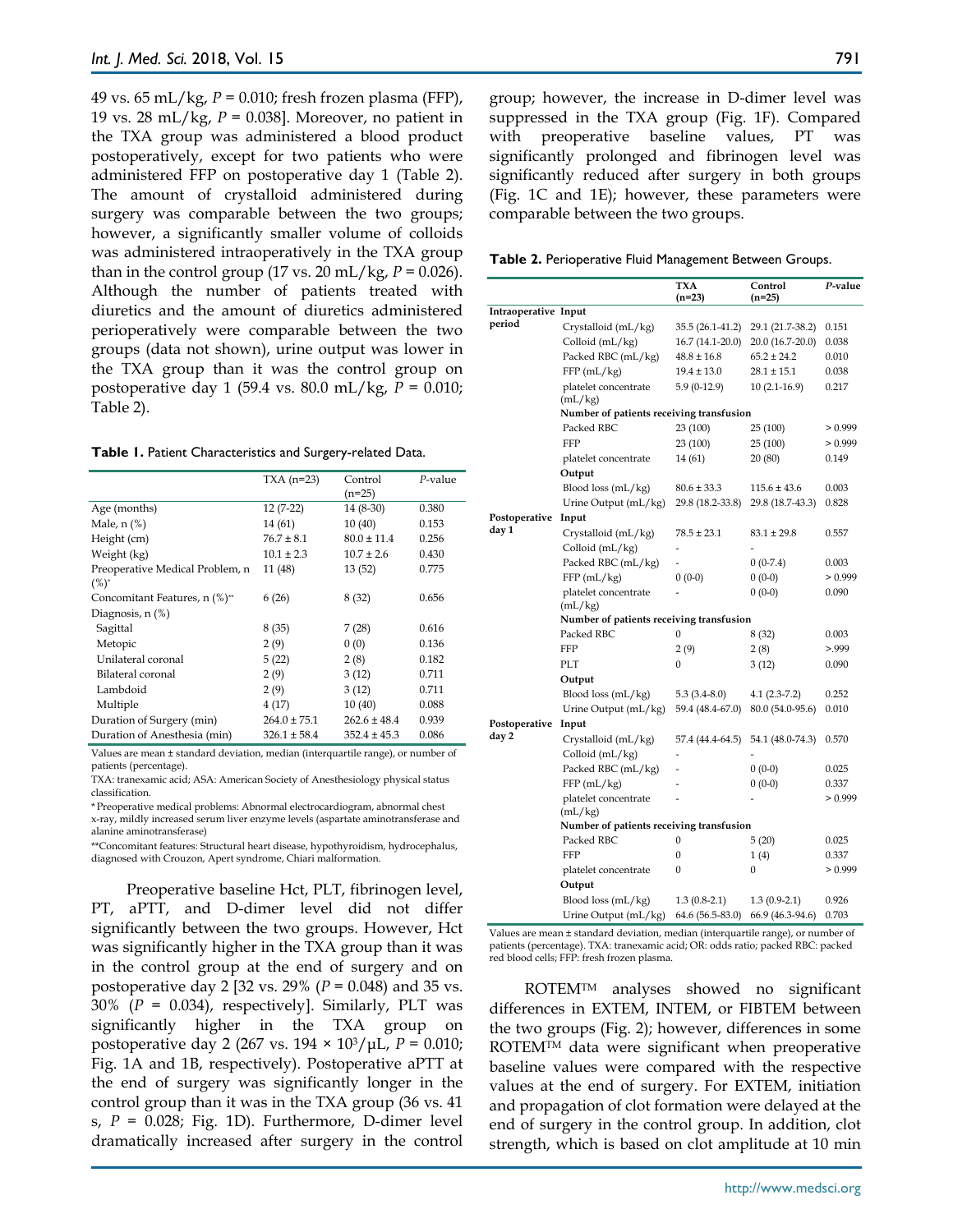after clotting time (A10) and maximum clot firmness (MCF), reduced in both groups (Fig. 2A-D). For INTEM, prolonged clot propagation, decreased clot strength, increased clot formation time (CFT), and decreased A10 and MCF were observed at the end of surgery in both groups (Fig. 2E-H). Furthermore, lysis index at 30 min (percentage of clot firmness remaining after 30 min in relation to MCF), lysis onset time (defined as the time needed for clot firmness to decrease by 15% of MCF), and maximum clot lysis were determined to assess the degree of fibrinolysis. No intergroup differences were noted in the lysis parameters. Changes in INTEM and EXTEM parameters from the preoperative baseline values were not observed on postoperative day 1. Although fibrinogen levels significantly reduced in both groups, clot strength, based on the results of the FIBTEM

analysis, significantly reduced only in the control group after surgery (Fig. 2I and 2J).

Mechanical ventilation time, which indicates the total duration of mechanical ventilation applied during the intraoperative and postoperative periods, was significantly shorter in the TXA group than it was in the control group (327 vs. 378 min, *P* = 0.024; Table 3). The number of patients with postoperative complications, such as pulmonary edema, pneumonia, and transfusion-related acute lung injury, was significantly higher in the control group than it was in the TXA group (0 vs. 4 [16%], *P* = 0.047). The total lengths of postoperative stay in the neurovascular care unit and the hospital were comparable between the two groups (Table 3). There was no incidence of convulsive seizure or a thromboembolic event in any patient during the study.



**Figure 1.** Changes in (A) hematocrit, (B) platelet count, (C) prothrombin time, (D) activated partial thromboplastin time, (E) fibrinogen level, and (F) D-dimer level over time in patients undergoing distraction osteogenesis for craniosynostosis between the TXA (solid lines) and control (dotted lines) groups. Values represent the mean, and error bars represent the standard deviation. \**P* < 0.05 vs. baseline in the TXA group; †*P* < 0.05 vs. baseline in the control group; ‡*P* < 0.05 between the two groups. TXA: tranexamic acid; POD: postoperative day; preop: preoperative period; op end: at the end of surgery.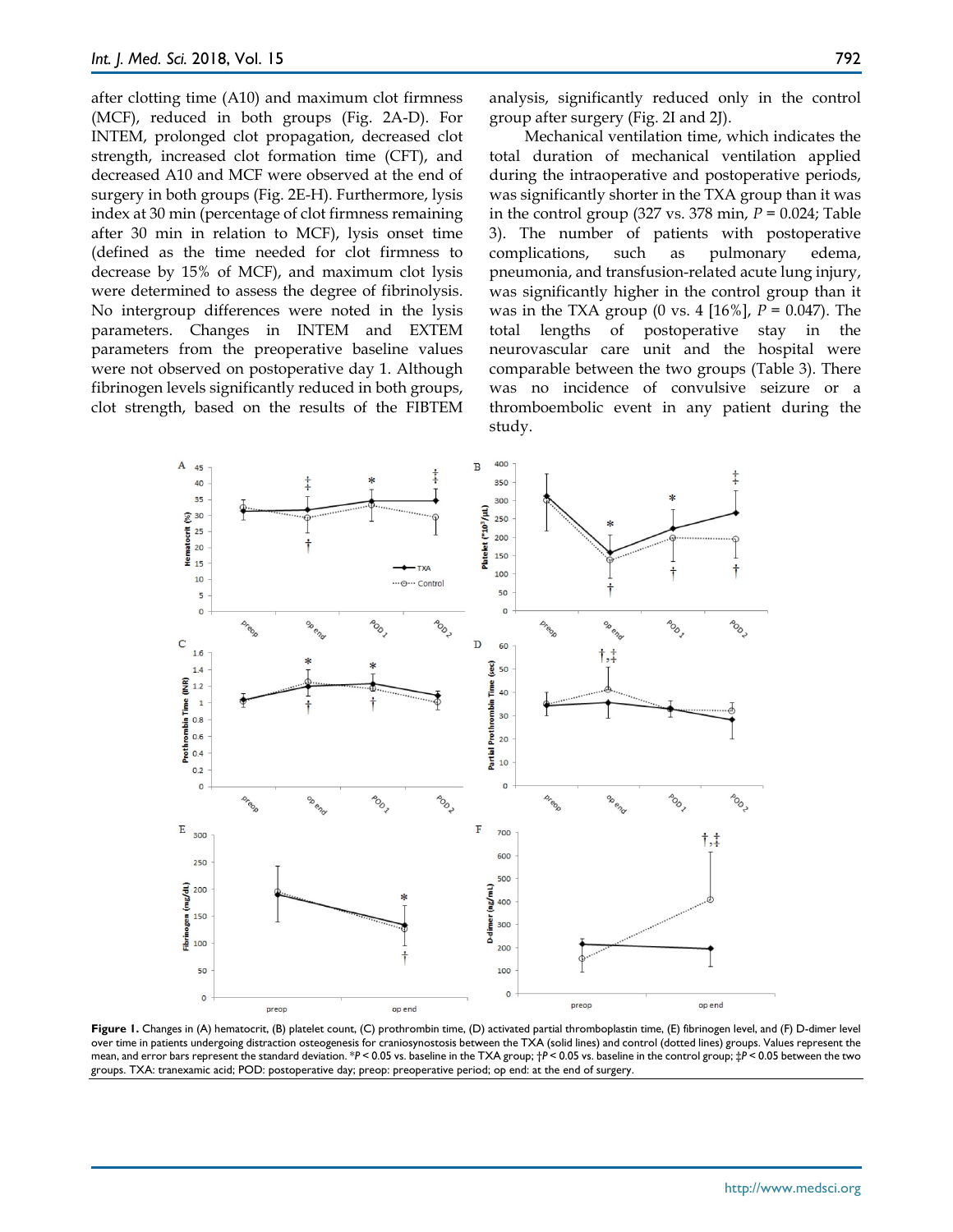

**Figure 2.** Changes in (A, E) CT of INTEM and EXTEM; (B, F) CFT of INTEM and EXTEM; (C, G, I) A10 of INTEM, EXTEM, and FIBTEM; (D, H, J) MCF of INTEM, EXTEM, and FIBTEM over time in patients undergoing distraction osteogenesis for craniosynostosis between the TXA (solid lines) and control (dotted lines) groups. Values represent the mean, and error bars represent standard deviation. \**P* < 0.05 vs. baseline in the TXA group; †*P* < 0.05 vs. baseline in the control group. TXA: tranexamic acid; POD: postoperative day; preop: preoperative period; op end: at the end of surgery; CT: clotting time; EXTEM: extrinsically activated test; INTEM: intrinsically activated test; FIBTEM: fibrin-based extrinsically activated test; A10: clot amplitude at 10 min after clotting time; MCF: maximum clot firmness; CFT: clot formation time; APTEM: extrinsically activated test containing aprotinin.

**Table 3.** Postoperative Outcomes.

|                                             | TXA              | Control<br>$(n=25)$ | Estimated<br><b>Treatment Effect</b>  | $P-$<br>value |
|---------------------------------------------|------------------|---------------------|---------------------------------------|---------------|
|                                             | $(n=23)$         |                     |                                       |               |
| NCU stay (h)                                | $20(19-21.5)$    | $22(19-24.5)$       | $-1.0$ [ $-3.0$ to 0.5]               | 0.141         |
| Mechanical                                  | $326.5 \pm 65.8$ |                     | $377.7 \pm 84.5$ 51.2 [-95.4 to -6.9] | 0.024         |
| ventilation time (min)*                     |                  |                     |                                       |               |
| Complications, $n\frac{9}{6}$ <sup>**</sup> | 0(0)             | 4(16)               | $0.48$ [0.35 to 0.65]                 | 0.047         |
| Hospital stay (days)                        | $10.1 \pm 3.6$   | $10.9 \pm 5.1$      | $0.8$ [-3.4 to 1.8]                   | 0.542         |

Values are mean ± standard deviation, median (interquartile range), or number of patients (percentage). Estimated treatment effect is presented as mean difference [95% confidence interval] or relative risk [95% confidence interval].

TXA: tranexamic acid; NCU: neurovascular care unit.

\* Total duration of mechanical ventilation applied during intraoperative and postoperative periods.

\*\* Any event of pulmonary edema, pneumonia, or transfusion-related acute lung injury.

## **Discussion**

TXA administration based on dosing schemes derived from population pharmacokinetic analyses was shown to reduce blood loss and transfusion requirement. Although ROTEMTM analysis failed to show TXA-induced changes in systemic hemostasis, it indicated significant changes in D-dimer levels. Furthermore, changes in FIBTEM indicated the preserved quality of fibrin-based clot at the end of surgery with subsequent hemostatic functional benefit following TXA administration [20-23].

The efficacy of TXA in reducing blood loss may differ depending on its plasma level [24, 25]. A previous pharmacokinetic study showed that systemic clearance of TXA was significantly reduced

in patients weighing ≤ 10 kg or aged ≤ 12 months. This suggests that caution should be taken when administering TXA to such patients, especially those scheduled for surgeries that result in massive bleeding and/or high transfusion requirement [5]. The results of recent investigations on the population pharmacokinetics of TXA have aided the development of a more precise protocol for TXA administration to pediatric patients [5, 9, 10].

TXA-induced hemostasis involves inhibition of plasminogen-plasmin interactions on the surface of fibrin, thereby preventing fibrin degradation [3]. D-dimer is a protein product of cross-linked fibrin degradation, whose level in the blood elevates during hyperfibrinolysis and massive hemorrhage caused by fibrinolysis [26, 27]. D-dimer level had also shown clinical significance as a predictor of patient morbidity and transfusion requirement [29]. Although D-dimer could not be considered the gold standard measure of fibrinolysis, several studies had reported the antifibrinolytic effect of TXA related to blood loss and the changes in the levels of fibrinolysis markers, such as D-dimer, in various types of surgeries [28, 30]. The suppressed increase in D-dimer level in the TXA group during the postoperative period observed in this study could be due to the antifibrinolytic action of TXA (Fig. 1F).

The antifibrinolytic activity of TXA resulted in reduced transfusion requirement until postoperative day 2 in this study. Although the mean half-life of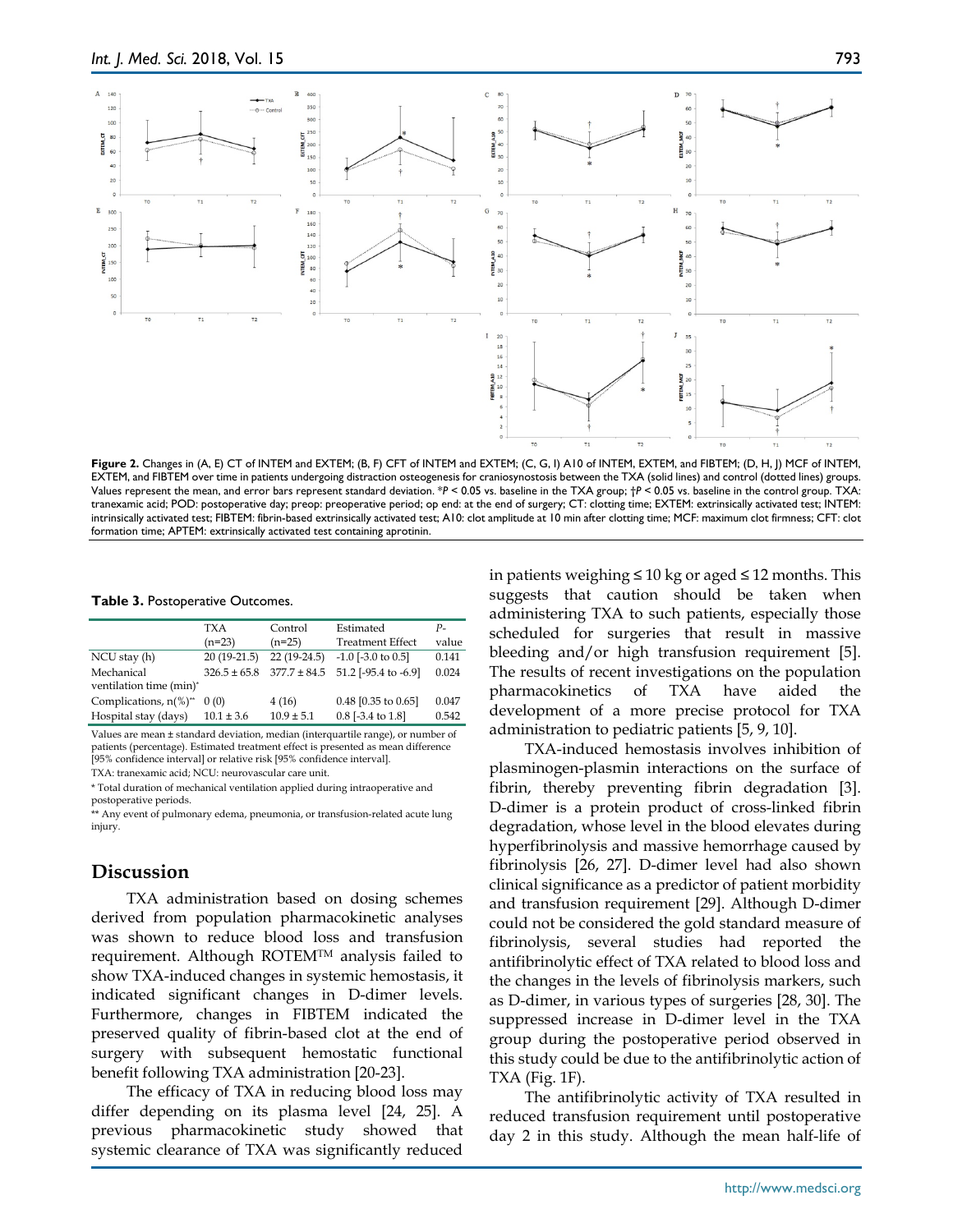TXA is 120 min [31], its hemostatic effect in patients, including children undergoing surgery for craniosynostosis treatment, can extend up to 24 h after it is discontinued [3, 6, 32]. This is considered as a residual effect at the surgical site, rather than a systemic effect [6, 33, 34]. However, despite the long-term effect of TXA in reducing the amount of transfusion required, no statistically significant difference was found between the two groups regarding the amount of blood lost during the postoperative period. Such lack of statistical significance may be attributed to the excessive hemorrhage in both groups, regardless of TXA administration. Although TXA effectively reduced intraoperative hemorrhage, the extent of blood loss (average,  $> 80$  mL/kg) was equivalent to the total blood volume of an average 1-year-old child weighing approximately 10 kg. The observed dramatic drop in PLT and fibrinogen level after surgery could have been caused by the massive hemorrhage.

ROTEM<sup>TM</sup> analysis was performed before and after surgery to evaluate the changes in overall coagulation status. Prolonged CFT and a substantial drop in A10 and MCF in the EXTEM test at the end of surgery were attributed, in part, to decreased PLT and fibrinogen level from their respective baseline values in both groups. Significant blood loss was treated with packed RBC and FFP transfusions in the control group, which could have contributed to the reduced PLT and fibrinogen level. Consequently, no significant differences in the results of the ROTEMTM analysis were found between the two groups. In the control group, FIBTEM A10 and MCF, which are indicative of clot strength and fibrinogen activity, significantly reduced compared to their respective baseline values (Fig. 2I and 2J). This might have been due to a dilution effect caused by the significantly large amount of FFP transfused during surgery. Therefore, transfusing more concentrated fibrinogen supplements, such as cryoprecipitates, may be a better option when treating children with a smaller circulation volume. Moreover, although it had been restricted to 20 mL/kg/day, the significantly large amount of colloid as a volume expander prior to transfusion in the case of acute and massive perioperative bleeding, may have affected the coagulation status and interfered with the ROTEMTM analysis. Colloids enhance fibrinolysis by diminishing α2-antiplasmin-plasmin interactions [35], thereby impeding fibrin formation and reducing fibrinogen-dependent clot strength [36, 37]. Although clinical data on the safe use of colloids in children are insufficient, some studies have shown that colloid infusions do not affect renal and coagulation systems in children [38, 39]. One noticeable benefit of TXA

during surgery is the decreased incidence of postoperative respiratory-related complications. Transfusion of packed RBC (> 60 mL/kg) and/or hemostatic products, such as FFP, platelet concentrates, and cryoprecipitates, was found to be an independent predictor of the occurrence of postoperative cardiorespiratory and hematological events [40]. The substantial number of transfusions received by patients in the control group may have prolonged mechanical ventilation time and resulted in a higher probability of respiratory-related complications (Table 3).

This study has several limitations. First, only packed RBC, FFP, and platelet concentrates were transfused due to the limited clinical availability of fibrinogen and cryoprecipitates. Second, the study design had limited the use of ROTEMTM analyses as the reference values for data interpretation, rather than the transfusion guidelines. Thirdly, in addition to EXTEM, INTEM, and FIBTEM, APTEM (extrinsically activated test containing aprotinin) could have been performed to enrich hemolytic profiles. This is because APTEM is useful when predicting the effects of antifibrinolytic agents on hyperfibrinolysis [41]. Moreover, randomized studies with a greater number of patients will be required to further investigate the discrepancy between the changes in the amount of blood loss and transfusion requirement and ROTEMTM analysis, especially with lysis parameters.

In conclusion, results of this study show that TXA administration based on the dosage regimen predicted from population pharmacokinetic analysis can be effective in reducing blood loss and transfusion requirement in pediatric patients undergoing distraction osteogenesis for craniosynostosis. Furthermore, the effects of antifibrinolytic agents on systemic hemostasis must be investigated in viscoelastic studies.

# **Abbreviations**

ROTEM: rotational thromboelastometry; TXA: tranexamic acid; PLT: platelet count; PT: prothrombin time; aPTT: activated partial thromboplastin time; Hct: hematocrit; ERCV: estimated red cell volume; EBV: estimated blood volume; RBC: red blood cells; EXTEM: extrinsically activated test; INTEM: intrinsically activated test; FIBTEM: fibrin-based extrinsically activated test; FFP: fresh frozen plasma; A10: clot amplitude at 10 min after clotting time; MCF: maximum clot firmness; CFT: clot formation time; APTEM: extrinsically activated test containing aprotinin.